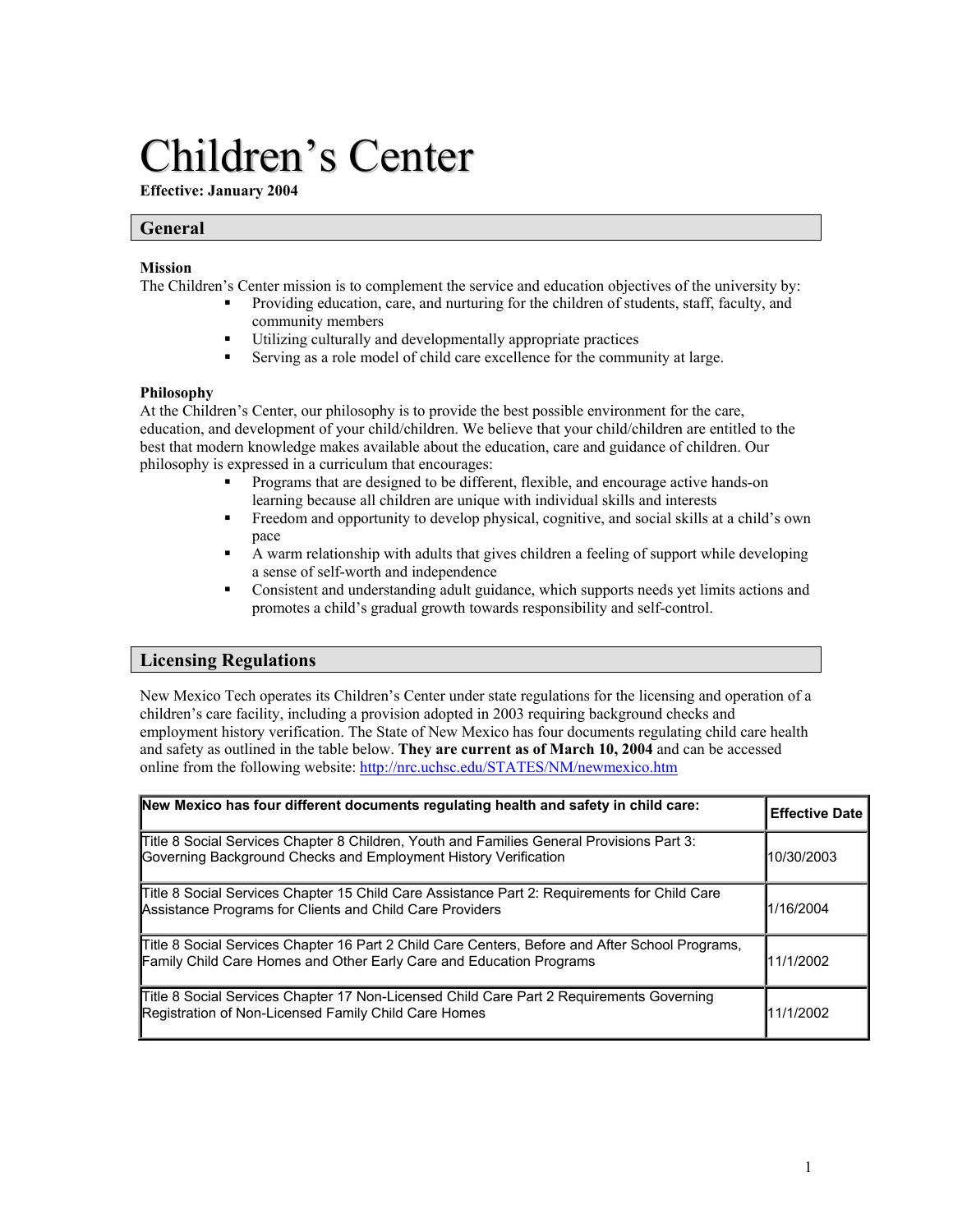## **Policies**

## **Celebrations**

As a publicly funded institution, New Mexico Tech must be exceptionally careful in not appearing to promote a religion. However, because of the diversity of the families we serve, we try to recognize all kinds of holidays at the Children's Center. We believe that this teaches children tolerance and a better understanding of different people's culture and way of life. We also encourage each family to celebrate their holidays at home in the way that is most appropriate for their children. We encourage children to engage in discussions related to a holiday they observe, we listen respectfully and provide time and space for an activity if necessary. Birthdays are a special time in our programs. We are always happy to celebrate your child's birthday. If you have a birthday tradition that you would like to share with us, please make arrangements with your child's teacher. An idea we recommend for celebrating this special occasion is to have your child donate a book to the Children's Center library. We will write your child's name and birth date on the inside cover. Each time the book is read your child's contribution to the program is remembered.

## **Field Trips**

The Children's Center does not participate in any field trips off of the New Mexico Tech campus. All field trips in which children and staff do participate are "walking" field trips on campus. At no time will children be transported in any vehicle for a field trip.

## **Training Programs**

To improve the quality of early childhood care and education, New Mexico Tech Children's Center cooperates with qualified child development training programs.

We strive to facilitate training in ways that are the least disruptive to children's experiences in our programs. We will not permit or participate in training programs that could in any way hinder the education, development, or well being of children. Family's rights to confidentiality will be upheld at all times.

All visitors are required to sign our Visitor Registry.

## **Rest Time**

In our Early Childhood Program, we have a rest time from approximately 1:30 p.m. to 3:00 p.m. The Children's Center provides children with a mat for rest time. To make your child more comfortable, you are asked to bring a crib-size fitted sheet, small blanket, and pillow. All items should be marked with your child's name. The Children's Center will launder bedding weekly. During this quiet time, children are read stories and listen to quiet music. Children who do not sleep will rest for 45 minutes and then be allowed to get up and do quiet activities, such as puzzles, books, etc., for the remainder of the rest time. We determine which children must nap according to the individual needs of the child and the guidelines set by New Mexico State Child Care licensing regulations.

## **Service Learning Projects**

Our Children's Center's families and staff are encouraged to participate in a variety of service learning projects throughout the year. These projects vary in scope, including individual commitments of staff to serve on community agency advisory boards, our annual *Giving Tree* in December, and clothing and food drives.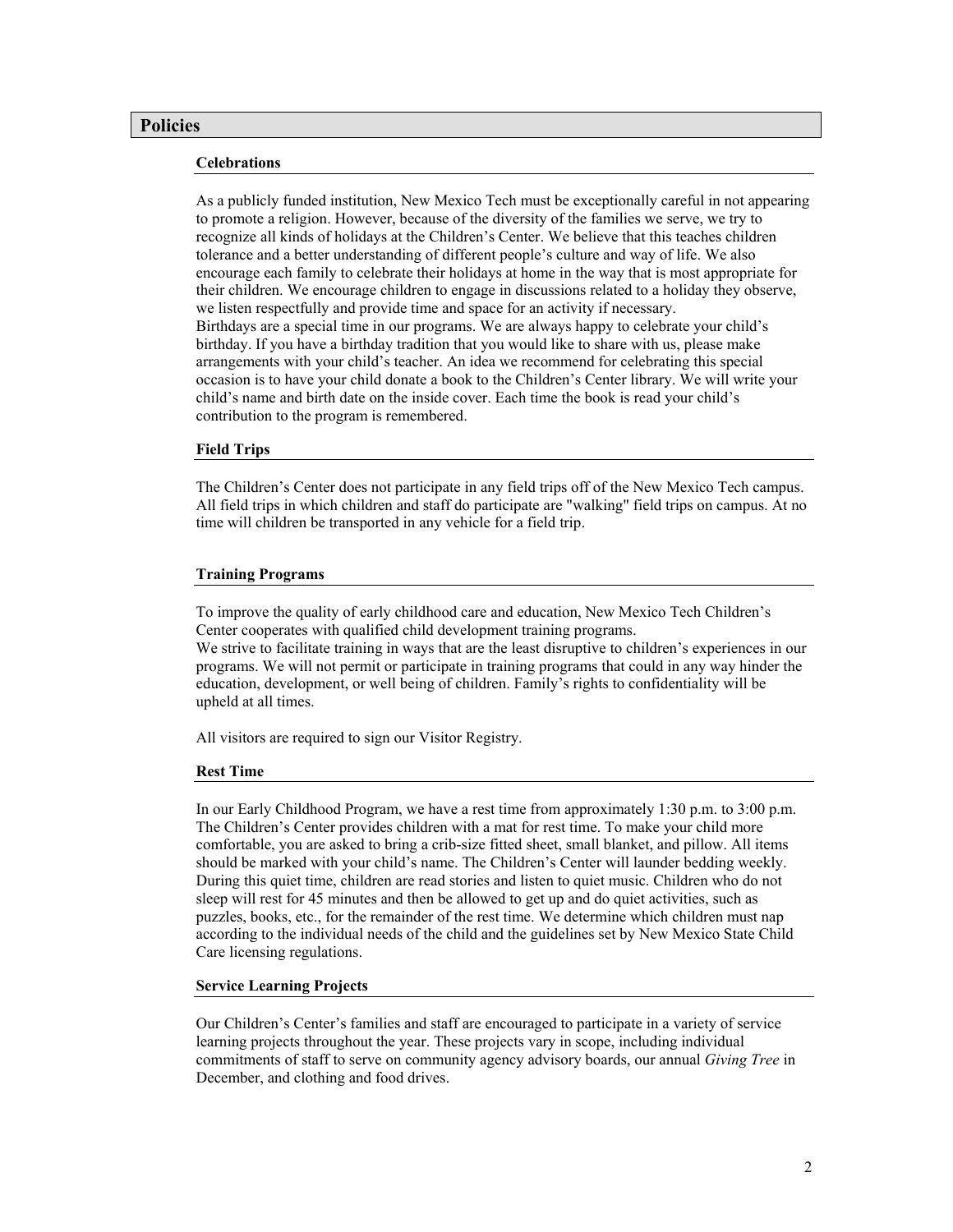## **Recreational Swimming**

The Children's Center is fortunate to have access to New Mexico Tech Swim Center's facilities. We routinely schedule recreational *Swim Days* for the children. When weather permits, staff members take children in the older pre-k/k class swimming at the Swim Center. Parents/guardians will be notified of *Swim Days*. We ask that you provide advance notice if you do not want your child to participate. Please be sure that your child keeps a swimsuit, towel, and sunscreen at the Children's Center for our *Swim Days*.

Water safety is a top priority and concern. Therefore, children enrolled in our program, who participate in *Swim Days*, are required to attend a Water Safety Awareness class taught by the Swim Center lifeguards

Use of the New Mexico Tech Swim Center is a privilege. Therefore, it is the responsibility of the children to follow Swim Center rules and be respectful to employees. If a child does not abide by Swim Center rules and/or is disrespectful to Swim Center staff, the following will take place:

- The child will be given one warning by the Swim Center staff
	- If the child still refuses to modify his/her behavior, the following will occur:
		- 1. He/she will be removed from the pool and the Children's Center manager will be notified of the child's removal
		- 2. The Children's Center manager will escort the child back to the main Center
		- 3. The child will call his/her parent/guardian and notify them of the incident
		- 4. The child will lose swimming privileges for an amount of time to be determined by the Swim Center manager, Children's Center manager, and the parents/guardians.

Our younger preschool class enjoys water play in a wading pool on hot summer days. Please provide a swimsuit, towel, and sunscreen for these splish-splashy days.

## **Immunization Requirements**

All children must have a current immunization record on file with the Children's Center before they can attend. If you request to be exempt for religious or conscientious reasons, the Children's Center must have a certificate verifying that fact. This certificate must be renewed every nine months. Exemption forms are available from the Children's Center manager. A *Recommendation for Immunizations Schedule* is available from the manager or your health care provider.

## **Food Service**

## **Nutrition Program**

Our program serves a nourishing breakfast and afternoon snack. We participate in the Child and Adult Care Food Program and the Family Nutrition Bureau monitors our menus. All children will be offered the same meals without physical segregation or other discriminatory action against any child because of race, color, age, national origin, sex, or handicap. A monthly menu is posted at the Children's Center and is provided in the monthly newsletter. In the event that your child has a documented allergy, an alternative can be provided or other arrangements can be made with the family.

## **Food Guidelines for Lunch**

Guidelines are provided by the New Mexico Child and Adult Food Program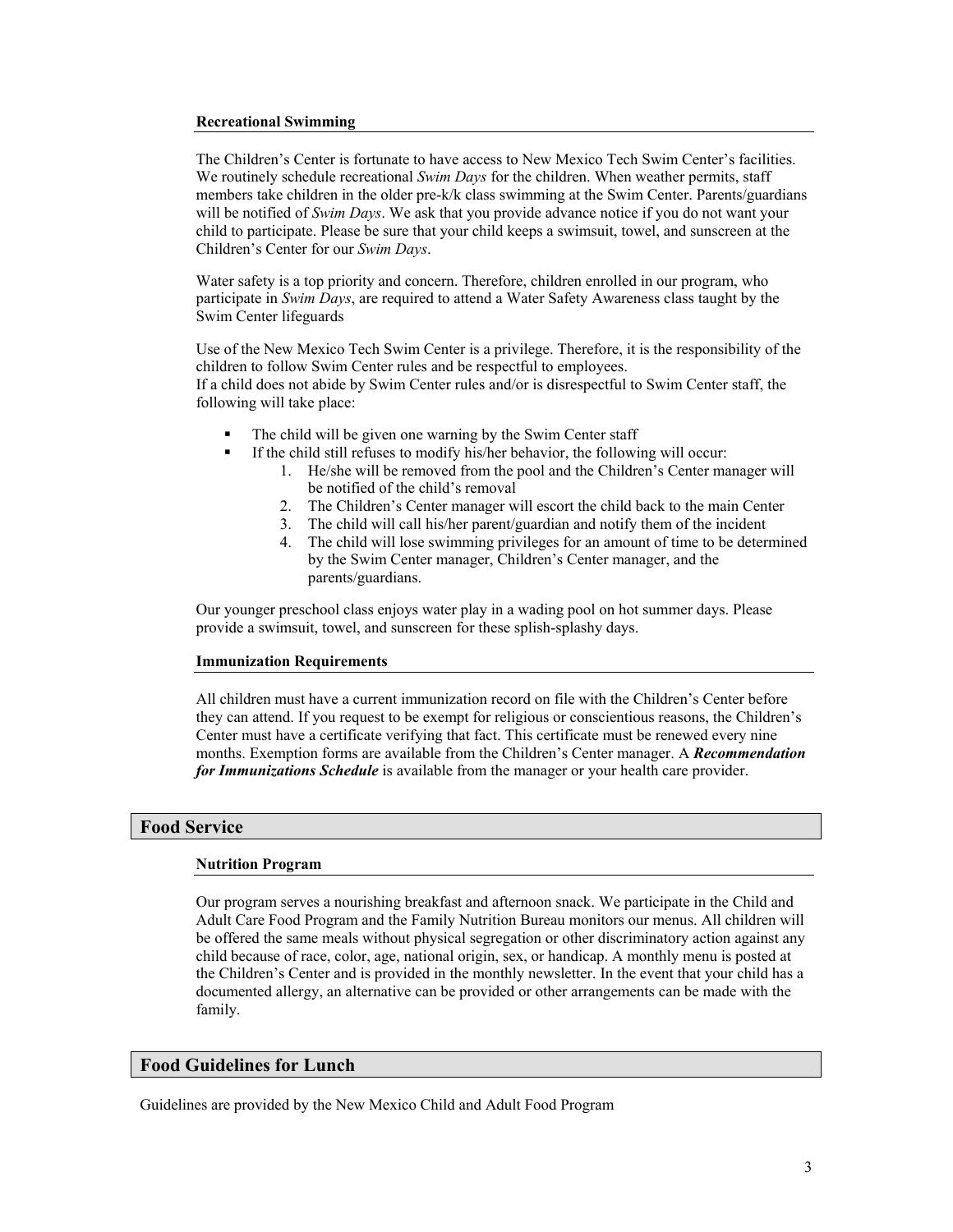## **Meal Pattern Requirements for Children**

| <b>Food Product</b>                                                                                                                                                                                                  | <b>Servings for</b><br>ages 3 through 5 years                                                                                                        | <b>Servings for</b><br>Ages 6 through 12 years                                                                |
|----------------------------------------------------------------------------------------------------------------------------------------------------------------------------------------------------------------------|------------------------------------------------------------------------------------------------------------------------------------------------------|---------------------------------------------------------------------------------------------------------------|
| Bread or<br>Biscuit, Muffin, or<br>٠<br>Cooked Pasta, Noodle<br>п<br>products, or<br>Rice, Cooked Cereal or<br>٠<br>Grains or<br>Tortillas (corn $6$ ") or taco<br>٠<br>shells or<br>Tortillas (flour 8-9")<br>٠     | $\frac{1}{2}$ slice<br>п<br>$\frac{1}{2}$ whole<br>п<br>$\frac{1}{4}$ cup<br>п<br>$\frac{1}{4}$ cup<br>п<br>1 whole<br>п<br>$\frac{1}{2}$ whole<br>п | 1 slice<br>п<br>1 whole<br>$\frac{1}{2}$ cup<br>$\frac{1}{2}$ cup<br>2 whole<br>1 whole<br>п                  |
| Fruits and/or Vegetables (2)<br>٠<br>or more) and/or $100\%$ juice                                                                                                                                                   | $\frac{1}{2}$ cup total<br>п                                                                                                                         | $\frac{3}{4}$ cup total<br>٠                                                                                  |
| Meat (lean), Fish Poultry,<br>٠<br>Cheese or<br>Eggs or<br>٠<br>Cooked/Dry Beans, Peas,<br>٠<br>Lentils or<br>Nuts and Seeds or<br>Peanut Butter or Other Nut<br>Butters or<br>Cottage Cheese or<br>п<br>Yogurt<br>■ | $1\frac{1}{2}$ ounce<br>٠<br>1egg<br>п<br>$3/8$ cup<br>п<br>$\frac{3}{4}$ ounce<br>٠<br>3 Tbsp.<br>п<br>$3/8$ cup<br>п<br>$\frac{3}{4}$ cup<br>٠     | 2 ounce<br>1 egg<br>п<br>$\frac{1}{2}$ cup<br>1 ounce<br>п<br>4 Tbsp.<br>п<br>$\frac{1}{2}$ cup<br>1 cup<br>п |
| Milk, fluid<br>٠                                                                                                                                                                                                     | $\frac{3}{4}$ cup<br>٠                                                                                                                               | 1 cup<br>٠                                                                                                    |

## **Lunch Maker – Suggested Foods for Lunch**

For a well-balanced meal you need to select a bread, 2 fruits/vegetables, meat and/or meat alternate, and a beverage using the suggested portions from the *Meal Pattern Requirements for Children* located in the table above.

## **Breads**

- Bagel Corn Bread Crackers
- Croissant Dinner Roll Fry Bread
- Garlic Bread Hamburger Bun Hoagie
- Pita Pockets Rice Cakes Rye
- Tortilla Whole Wheat

## **Bread Alternates**

Macaroni • Rice • Spaghetti

## **Fruits and Vegetables**

- Apple Applesauce Avocado
- Banana Bell Pepper Carrot Curls
- Celery Sticks Cherries Green Chile
- Kiwi Fruit Lettuce Melons
- Nectarines Orange Peaches
- Pears Plums Strawberries
- **Tomatoes**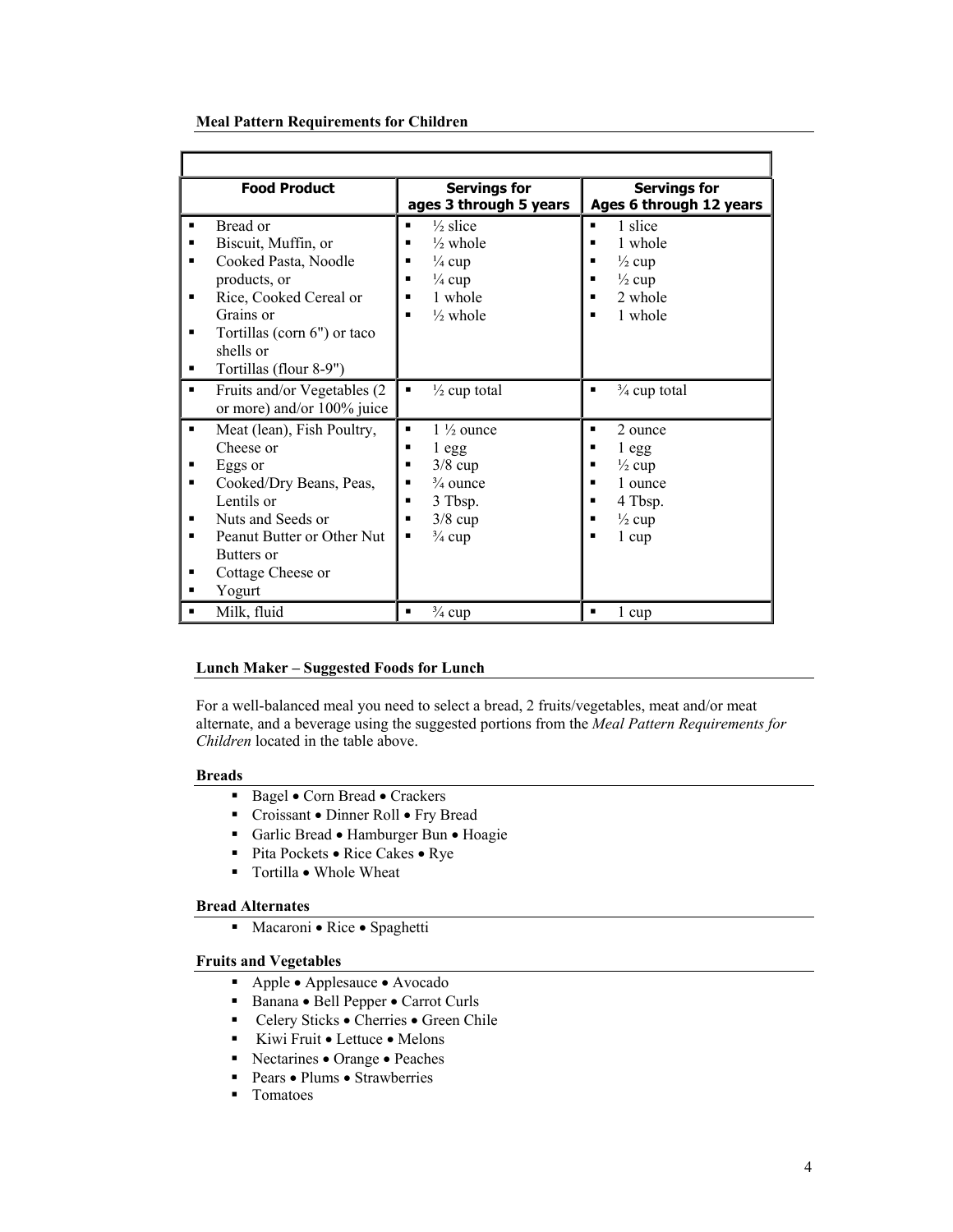#### **Salads**

- Carrot Raisin Salad Cole Slaw Green Bean Salad
- Garden Salad Potato Salad

## **Meat and Meat Alternatives**

- Canadian Bacon Cheese Pizza Chicken Patty
- Chicken Roll Chicken Salad Ham
- Hamburger Pork Roast Roast Beef
- Tuna Salad Turkey Ham Turkey Roll

## **Cheese and Meal Alternatives**

- American Cheddar Co-Jack
- Colby Cottage Cheese Monterey Jack
- Mozzarella Muenster Provolone
- **Swiss**

## **Beverages**

 $\blacksquare$  2% Milk • Chocolate Milk • Whole Milk

## **Visitors**

#### **Open Door Policy**

We encourage parents/guardians to drop by the Children's Center for a visit. We want to share with you the exciting educational programs your child participates in and we also want you to know how well your child is cared for. All visitors must sign our Visitor Registry at the Children's Center office. Additionally, if you or anyone is not yet well-known to our staff, we will ask for picture identification. It is an important security measure for your child and our staff.

#### **Releasing Child/Children to Authorized Persons**

If anyone other than the parent/guardian is to pick up your child, even if his or her name appears on the emergency pick-up list, a *Pick-Up Pass* must be completed by a parent/guardian and given to your child's teacher prior to release of the child. In case of an emergency, a phone call will be accepted before the adult arrives. If we do not recognize your voice, you must identify yourself with your "Code Word" before we will confirm anyone else picking up your child. All visitors are required to see the Children's Center manager at the Early Childhood Program before signing a child out. The adult must present picture identification. We *will not* release a child to anyone who has not been authorized to pick him or her up.

#### **Releasing Child/Children Into Potentially Dangerous Situations**

In accordance with the Public Health Licensing Authority and the Children's Code of the State of New Mexico, all staff at the New Mexico Tech Children's Center are required to report any incidents that may fall within the definition of child abuse and neglect. We are therefore mandated to use discretion and precaution in releasing a child into the custody of an adult who exhibits physical impairment due to the influence of alcohol or other substance. Our first obligation is to the safety of all children in our care. Releasing a child into a potentially hazardous situation would constitute child endangerment. Therefore, it is our policy that we will not release any child to a person whom we deem too impaired to safely transport and/or care for that child. We will make every effort to locate an alternate person to pick up the child from the emergency numbers provided by the parents/guardians. If an angry or hostile situation occurs, we reserve the right to contact the New Mexico Tech Campus Police to ensure the well being of our staff and children.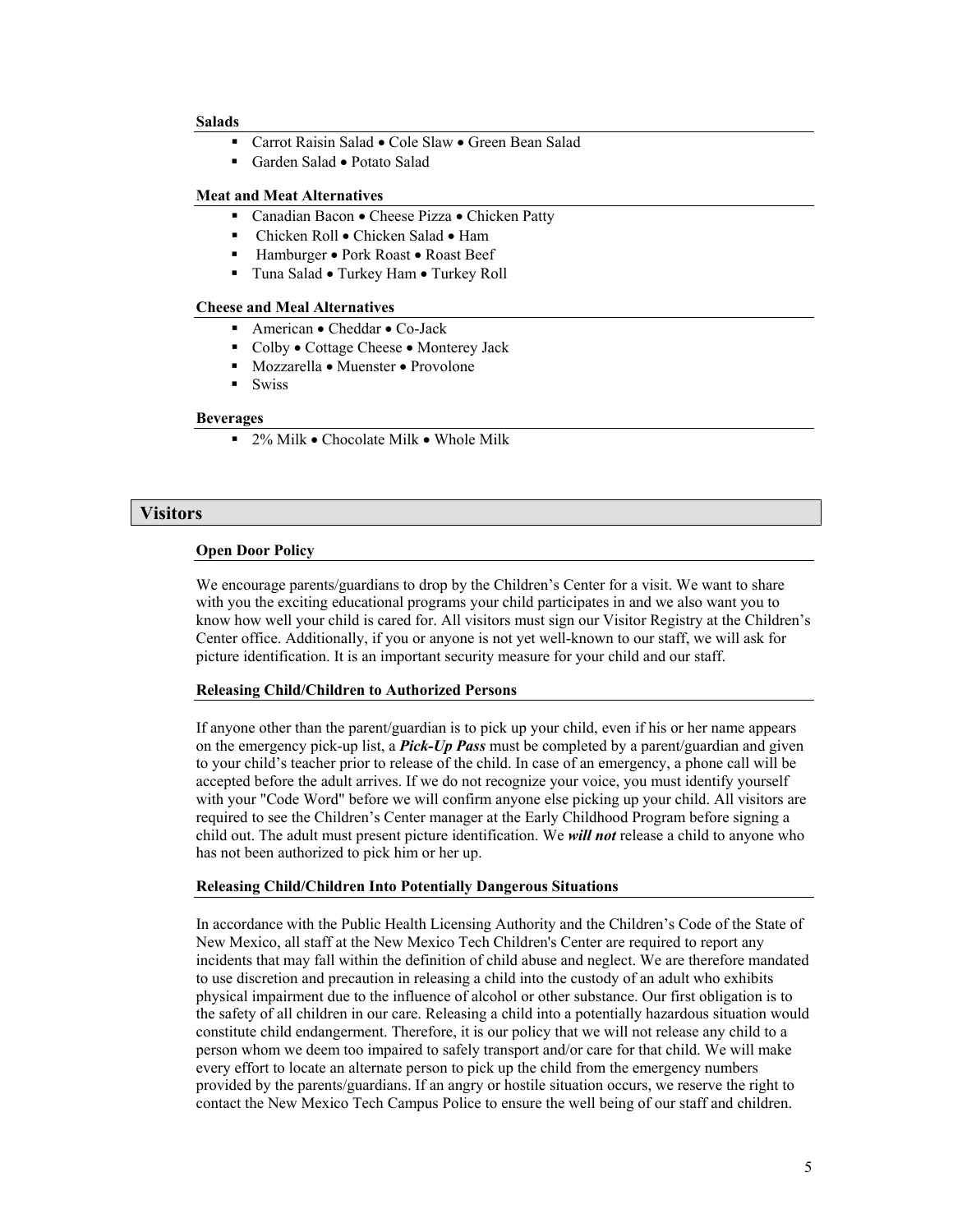#### **Parking\***

For the safety of the children arriving and departing, please use the designated parking areas. You may park in the small parking area in front (east) of the building. If that area is full, please park in the lower north parking lot.

*Children are not allowed in the parking lot or in cars unattended. Do not leave your keys in the ignition*. It is important that your child be secured in a child safety seat or seat belt when being transported to and from our programs. Failure to provide for your child's safe arrival and departure may cause us to deny you the opportunity to continue in our program.

\*Handicap parking is available.

## **Clothing and Personal Items**

#### **Clothing**

All clothing should be labeled with your child's first name or initials, including hats, mittens, and boots. Always dress your child/children for the weather, as the children participate in outdoor activities daily. Clothing should fit properly. Clothes that are too tight or too long many inhibit or obstruct play. Shoes should fit well. We recommend comfortable close-toed shoes. Sunscreen, when provided, will be use to protect children when they are outdoors.

#### **Personal Items**

New Mexico Tech Children's Center is not responsible for personal items brought to our programs. Personal items such as coats and backpacks should be labeled with the child's name. We discourage children from bringing toys from home. Toys from home are unwelcome at our program. We have an ample supply of play equipment and materials that belong to all of us. Toy weapons (guns, knives, swords, etc.) are not allowed in our program. Any such toys brought to the Children's Center will be placed in the office and can be claimed by parents/guardian at the end of the day.

## **Child Guidance**

Our staff views child guidance as a means of teaching children what is acceptable behavior and helping the child to develop the self-control needed to function as positive productive individuals. We also emphasize that the behavior, not the child, is unacceptable or inappropriate.

Rules and limits are established for the safety and well-being of the children. The rules are few and simple and are followed by both children and adults.

Enforcement of rules and limits is done in a positive manner. Child guidance is always used with the goal of self-discipline in mind. An effective technique of positive guidance is telling children what to do instead of what not to do. Saying "no" constantly loses its effectiveness. We believe in being gentle, yet clear and firm.

Consistency is a must and allows children to know what is appropriate and expected. Redirection, logical consequences, and problem solving are techniques we use to guide children. Acknowledging children's feelings and giving them acceptable ways of expressing negative emotion helps children learn appropriate social skills.

A supervised separation apart from the group is used as a last resort when a child is out of control or hurting people or equipment. We try to allow children to regulate themselves whenever possible by letting them decide when to rejoin the other children. We will help the child regroup positively and make sure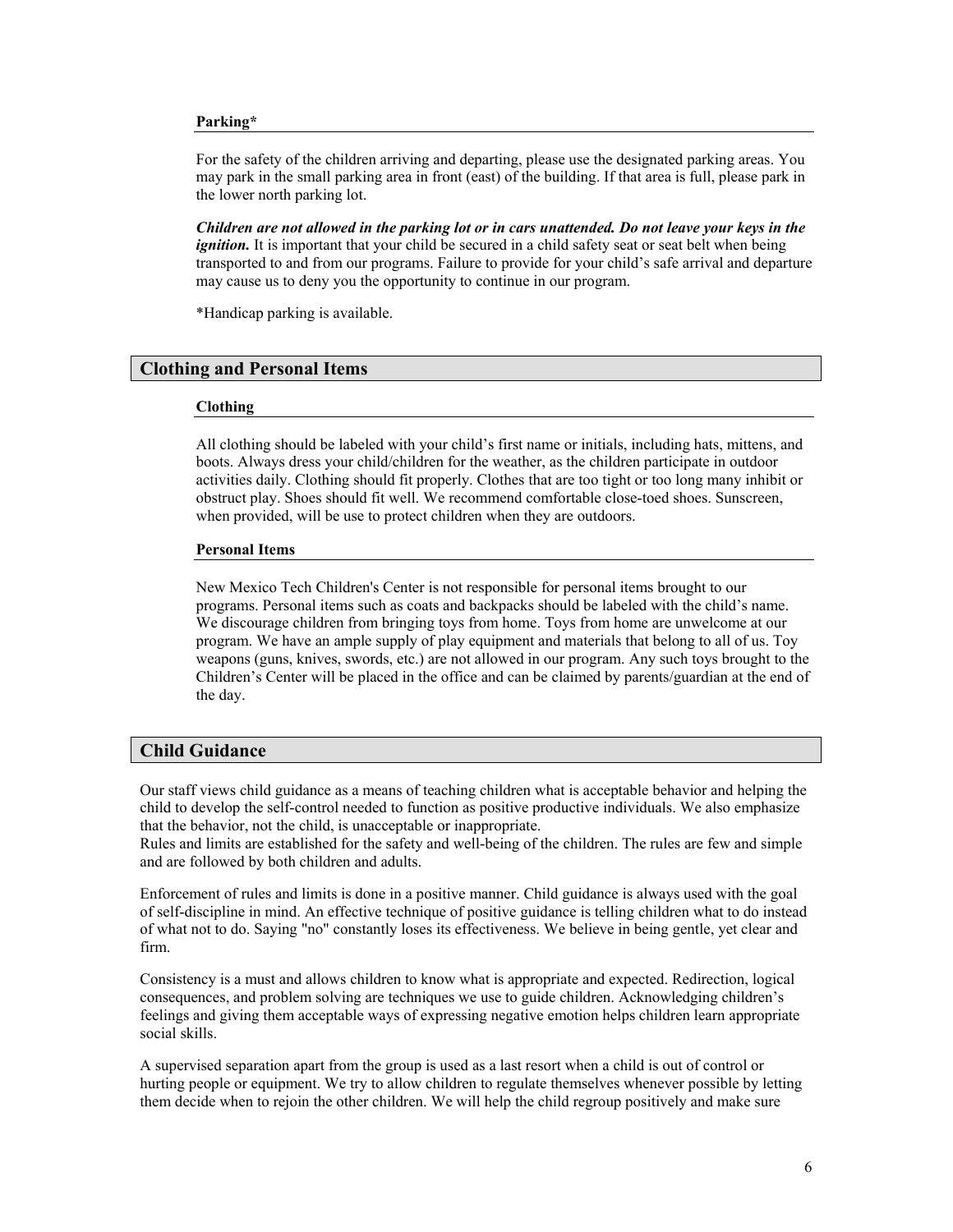he/she knows what is expected of him/her. Each separation will be documented in the child's record. If there is a situation where several separations apart have had no effect on changing or modifying the undesirable behavior, we will call the parent/guardian for a conference to develop a plan to help the child.

## **Management of Disruptive and Aggressive Behavior**

When disruptive or aggressive behavior persists and we can find no effective way to modify the behavior, we will take one or more of the following steps:

- Require a parent/teacher/manager conference
- Invoke a one-week suspension from our program
- Invoke involuntary withdrawal from our program
- Children may be suspended or withdrawn from the program immediately for major infractions where the safety of the aggressor, the staff, or other children is compromised. A major infraction is recognized as the following:
	- $\triangleright$  Intentionally harming, physically or verbally, another individual
	- $\triangleright$  Intentionally damaging program and/or individual property
	- $\geq$  Unauthorized departure from program and/or facility without parental and/or staff consent.

## **Health**

## **Injury**

Our staff makes every effort through the physical arrangement of our indoor and outdoor learning environments and through the supervision of children to prevent accidents and injuries. In the event that your child has a minor injury, the adult in charge will take one or more of the following actions:

- Wash area with soap and water
- Apply a bandage
- Apply a cold pack
- Monitor the injured child
- Comfort the injured child.

The adult in charge will notify parents of the injury and complete an Injury Report. One copy will be placed in your child's daily file for your retrieval and one will be kept on file in the office. If your child arrives at his/her program with an injury that happened at home or away from the Children's Center, please inform us or we will be contacting you to inquire.

If your child has a serious injury, requiring immediate medical care, we will first call 911 and then contact the parent/guardian.

## **Incidents**

Your child may experience or witness an event that leaves no physical signs but may have a psychological impact (e.g. witnessing a traffic accident). If this occurs while your child is at the Children's Center, you will be notified in writing of the incident. If this occurs when your child is not in attendance at the Children's Center, please notify us of the incident.

## **Allergy and Sensitivity**

Please let us know if your child has an allergy or sensitivity to food or other substance. Furthermore, we must be informed if your child has a history of allergic reactions. We should be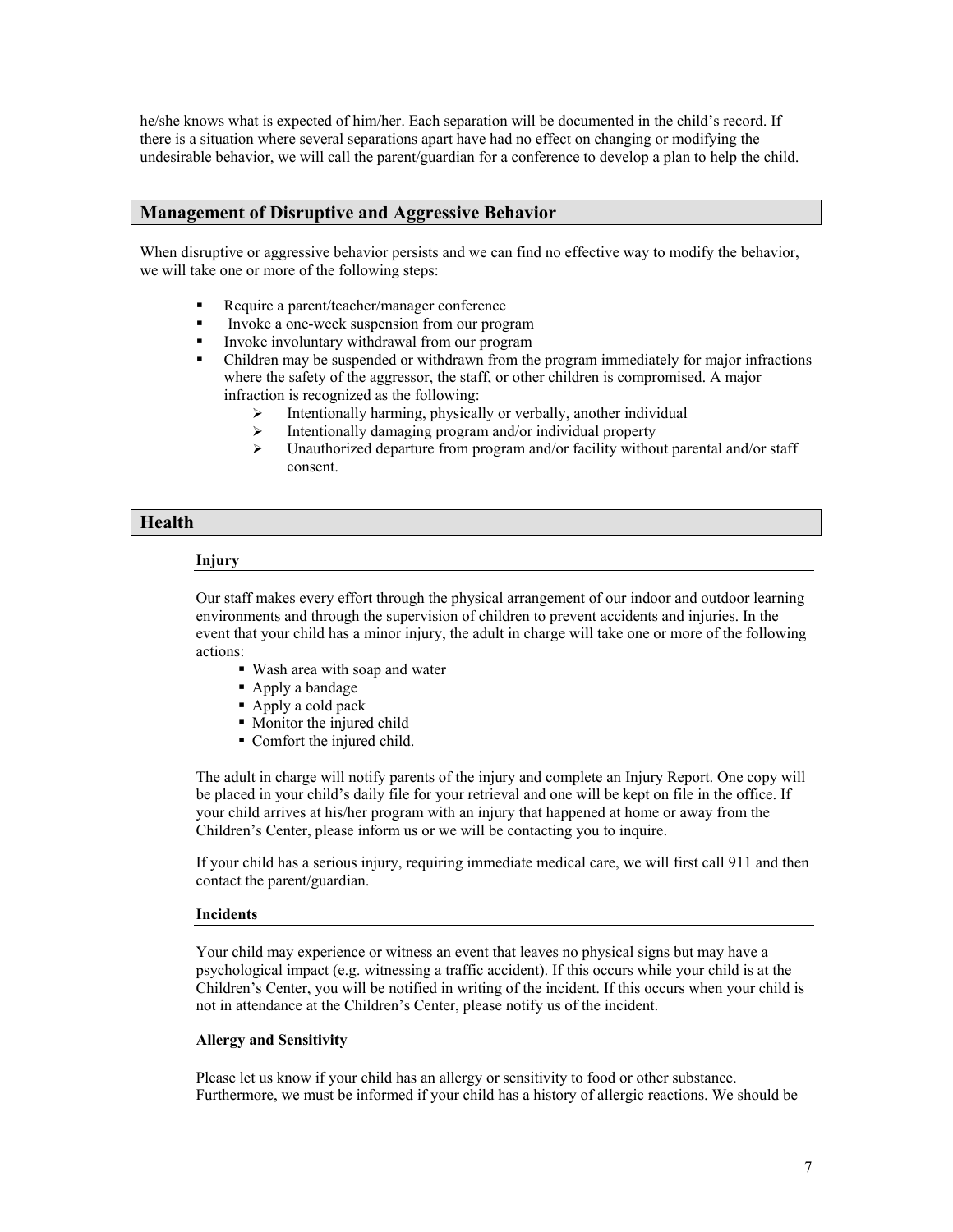aware of the situation so we may take appropriate precautions to protect your child's/children's health.

#### **Illness**

Our goal is to ensure that every child and staff member has a safe and healthy environment. Because of this, we have developed the following policies:

- In the event that a child becomes ill at the Children's Center, his/her parents will be notified and asked to pick their child up
- A child will not be allowed to attend the program when he/she has a sign or symptom of an illness that requires exclusion from our programs (see Exclusion from Care List p. A-3) and may not return without a signed statement from a physician indicating the child is no longer contagious
- If your child is not well enough to be outdoors, he/she is not well enough to be at the Children's Center.

#### **Medication**

The New Mexico Tech Children's Center will not dispense or store any prescription or nonprescription medication, including over-the-counter, naturopathic, homeopathic, or herbal supplement for any child enrolled in our programs.

If a child requires any of the above medication during the day, the parent/guardian must come to the Children's Center and administer the medication to the child.

## **Missing Child**

In the event that a child should become missing, while in our care, the following policy has been developed:

- Our staff will conduct a thorough search of our facilities, within the first five (5) minutes after your child has been reported missing
- If your child cannot be located after the five (5) minute search by the staff, the Children's Center manager or the staff member in charge will notify both you and the New Mexico Tech Campus Police.

## **Important**

This procedure does not apply to children who fail to show up or whose parent/guardian fails to notify us that their child will be absent from the program that day.

## **Recommendations on Exclusion from Care**

Recommendations are provided by the New Mexico Health Department.

#### **Exclusion from Care List**

| <b>Childhood Illness</b> | <b>Exclusion Recommendations</b>                                  |
|--------------------------|-------------------------------------------------------------------|
| Chicken Pox              | Excluded until 6 days after onset of rash or until all sores have |
|                          | dried and crusted                                                 |
| Conjunctivitis (Pink)    | Excluded until 24 hours after start of treatment                  |
| Eye)                     |                                                                   |
| Diarrhea                 | Excluded until diarrhea ceases for 24 hours                       |
| Giardia                  | Excluded until diarrhea ceases for 24 hours                       |
| Head Lice                | Excluded until 24 hours after start of treatment                  |